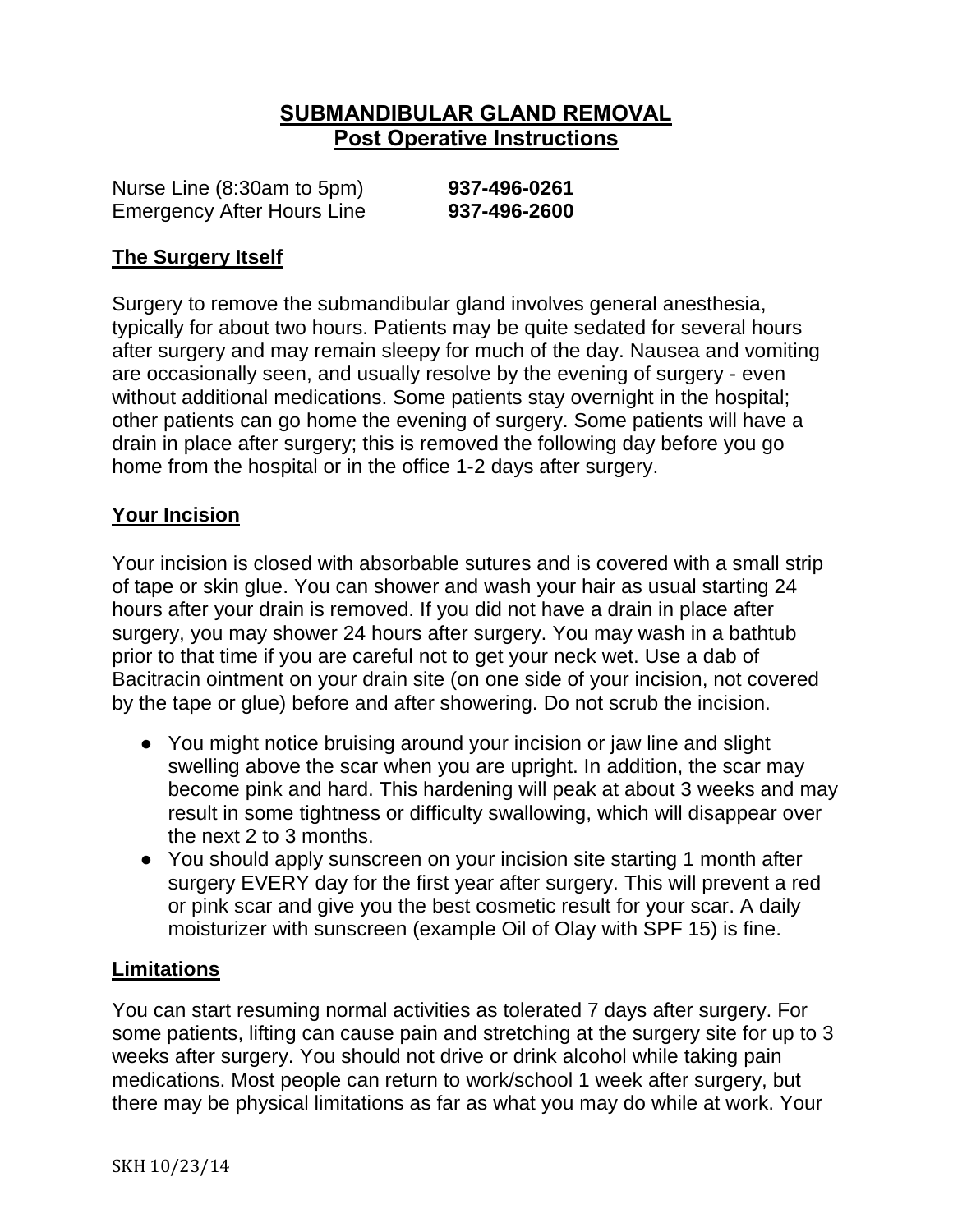surgeon will review your specific limitations and release you when you are ready to return to work.

### **Medications**

- Pain medication can be used for pain as prescribed. Pain is expected after surgery. Your neck will be sore and pain will be worse when the neck is stretched and when you swallow. As the surgical site heals, pain will resolve over the course of a week. It is not uncommon for pain to get worse when you first go home because your activity may increase but from that point on the pain should improve every day. Pain medications can cause nausea, which can be prevented if you take them with food or milk.
- You may be given a stool softener (Colace) because pain medications may make you constipated. It is recommended that you use these starting right after surgery -- you may discontinue if you find that you are having normal or loose stools.
- Bacitracin ointment should be applied to the drain exit site three times a day for 2 days after the drain is removed. It should also be applied before and after showering for 24 hours after the drain is removed. Bacitracin ointment can also be applied to the incision once the tape is removed or the glue peels off. This prevents scabbing and itching.
- Take all of your routine medications as prescribed, unless told otherwise by your surgeon. Any medications that thin the blood should be avoided (such as aspirin).
- **IT IS OK TO TAKE OVER THE COUNTER PAIN MEDICATION (IBUPROFEN, NAPROXEN, or ACETAMINOPHEN) IN ADDITION TO YOUR PRESCRIBED MEDICATIONS.** DO NOT TAKE ASPIRIN UNLESS CLEARED WITH YOUR SURGEON.
- Limit Acetaminophen/Tylenol to less than 4,000mg/day
- Limit Ibuprofen/Motrin to less than 3,600mg/day

## **Pain**

The main complaint following this surgery is pain with swallowing, eating and neck movement. Some people experience a dull ache, while others feel a sharp pain. This should not keep you from eating anything you want and will improve daily after surgery.

## **Other things….**

- Your tongue may feel numb on the side of your surgery temporarily. This is due to swelling in the nerve that gives the tongue sensation.
- Some patients have increased pain with eating or smelling things that illicit